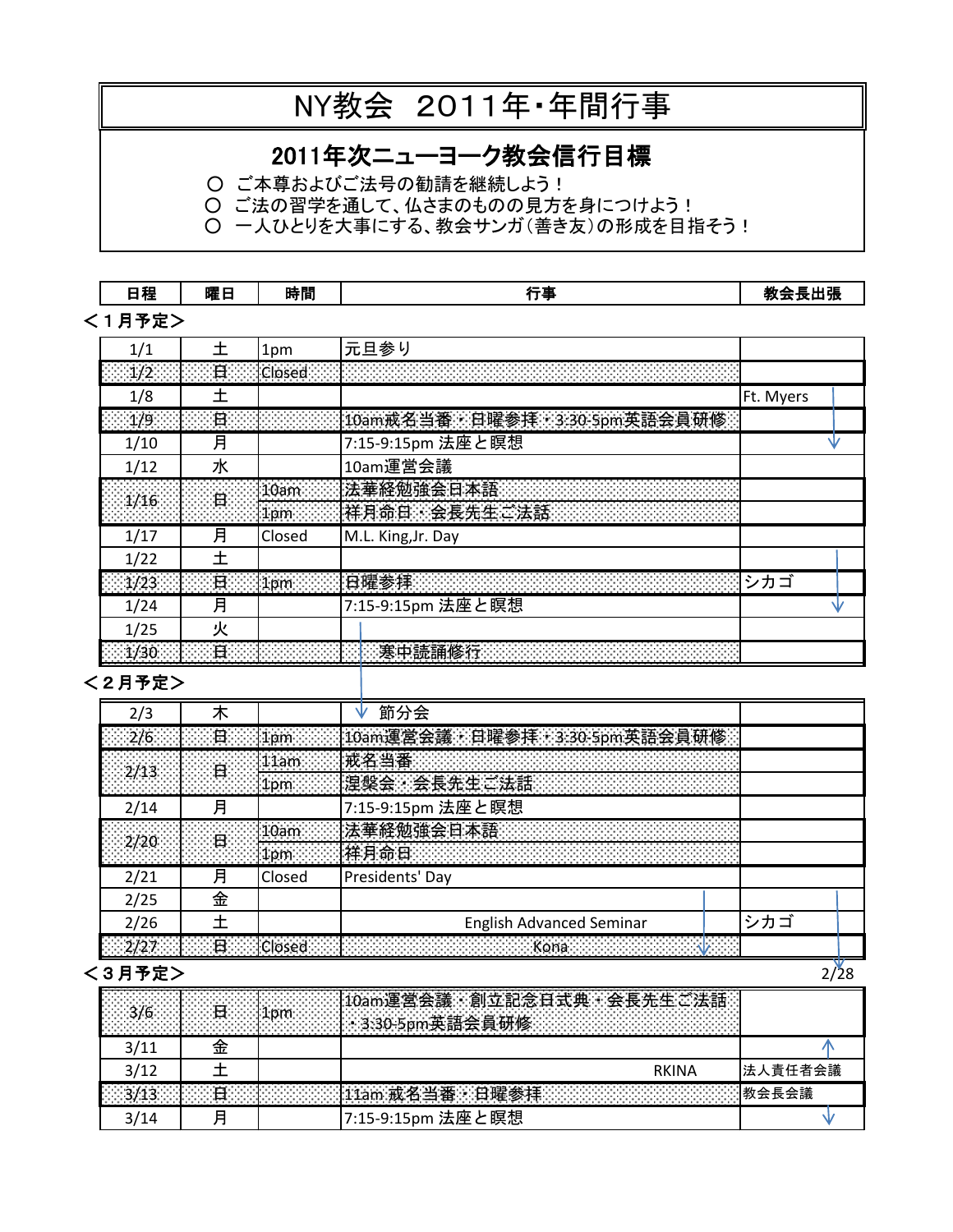|                                     | -----<br>ы<br>.<br>. HV<br>ጎጡ                                          |  |
|-------------------------------------|------------------------------------------------------------------------|--|
| $\vert$ 3,                          | <i>∴</i> ∴ ¨ ¨ ¨ ¨ ま奉彼ा"<br>--                                         |  |
| 3/26                                |                                                                        |  |
| $\mathsf{L}$ 2/27 $\mathsf{L}$<br>. | <b>Closed</b><br>.<br>.<br>the company's company's company's<br>.<br>. |  |
|                                     | :と瞑想<br>法座<br>7:15-9:15pm                                              |  |

#### ◎ 3月は、教会長の就労ビザ更新の為、日本一時帰国が見込まれています。

#### <4月予定>

| 4/1  | 金              |                 |                                                        |        |       |  |
|------|----------------|-----------------|--------------------------------------------------------|--------|-------|--|
| 4/2  | ┿              |                 | ボストンメンバー当番                                             |        |       |  |
| 4/3  | $\mathbf{H}$   | 1 <sub>pm</sub> | 10am運営会議 · 降誕会<br>0-5pm英語会員研修                          | $-3:3$ |       |  |
| 4/5  | 火              |                 |                                                        |        |       |  |
| 4/6  | 水              |                 | 布教キャラバン                                                |        |       |  |
| 4/9  | 土              |                 | 11am-4pm west time Online Seminar on Internet Ministry |        |       |  |
| 4/10 | $\boxminus$    | 1 <sub>pm</sub> | 脇祖さまご命日、日曜参拝、会長先生ご法話                                   |        |       |  |
| 4/11 | 月              |                 | 7:15-9:15pm 法座と瞑想                                      |        |       |  |
| 4/14 | 木              |                 |                                                        |        |       |  |
| 4/17 | $\overline{H}$ | 10am            | 法華経勉強会日本語                                              |        |       |  |
|      |                | lipm            | 样月命日                                                   |        |       |  |
| 4/23 | 土              |                 |                                                        |        |       |  |
| 4/24 | 日              | Closed          |                                                        |        | シカゴ   |  |
| 4/25 | 月              |                 | 7:15-9:15pm 法座と瞑想                                      |        |       |  |
| 4/26 | 火              |                 |                                                        |        |       |  |
| 4/28 | 木              |                 | All US Leaders' Training                               |        |       |  |
| 4/29 | 金              |                 | //Adv Grad/eqvint                                      |        |       |  |
| 4/30 | 土              |                 | at Oklahoma                                            |        | オクラホマ |  |

# <5月予定>

| $5/1$ $\qquad$ $\qquad$ $\qquad$ $\qquad$ $\qquad$ $\qquad$ $\qquad$ $\qquad$ $\qquad$ $\qquad$ $\qquad$ $\qquad$ $\qquad$ $\qquad$ $\qquad$ $\qquad$ $\qquad$ $\qquad$ $\qquad$ $\qquad$ $\qquad$ $\qquad$ $\qquad$ $\qquad$ $\qquad$ $\qquad$ $\qquad$ $\qquad$ $\qquad$ $\qquad$ $\qquad$ $\qquad$ $\qquad$ $\qquad$ $\qquad$ $\qquad$ |                | 1pm             | 10am運営会議 日曜参拝<br>3:30-5pm 英語会員研修 |                                 |
|-------------------------------------------------------------------------------------------------------------------------------------------------------------------------------------------------------------------------------------------------------------------------------------------------------------------------------------------|----------------|-----------------|----------------------------------|---------------------------------|
| $\sqrt{5/8}$                                                                                                                                                                                                                                                                                                                              | 一日             | $ 1$ pm         | 样月命日 会長先生ご法話 Mother's Day        |                                 |
| 5/9                                                                                                                                                                                                                                                                                                                                       | 月              |                 | 7:15-9:15pm 法座と瞑想                |                                 |
| 5/13                                                                                                                                                                                                                                                                                                                                      | 金              |                 |                                  | <b>Buddhist &amp; Christian</b> |
| 5/14                                                                                                                                                                                                                                                                                                                                      | ┿              |                 |                                  | Dialogue NY Garrison            |
| 5/15                                                                                                                                                                                                                                                                                                                                      |                | 0am             | 法華経勉強会日本語                        |                                 |
|                                                                                                                                                                                                                                                                                                                                           | $\Box$         | 1pm             | 交通安全祈願供養                         |                                 |
| 5/20                                                                                                                                                                                                                                                                                                                                      | 金              |                 |                                  |                                 |
| 5/21                                                                                                                                                                                                                                                                                                                                      | ᆠ              |                 | 日本語幹部研修会                         |                                 |
| 5/22                                                                                                                                                                                                                                                                                                                                      | $\blacksquare$ | <b>Closed</b>   | <b>【大学的学习和教会会会会议》,我们</b>         |                                 |
| 5/23                                                                                                                                                                                                                                                                                                                                      | 月              |                 | 7:15-9:15pm 法座と瞑想                |                                 |
| 5/28                                                                                                                                                                                                                                                                                                                                      | 金              |                 |                                  |                                 |
| 5/29                                                                                                                                                                                                                                                                                                                                      | $\mathbf{H}$   | 1 <sub>pm</sub> |                                  | シカゴ                             |
| 5/30                                                                                                                                                                                                                                                                                                                                      | 月              | Closed          | <b>Memorial Day</b>              |                                 |

## <6月予定>

576/5 日 日 1pm 10am運営会議 水子供養 3:30-5pm英語会員研修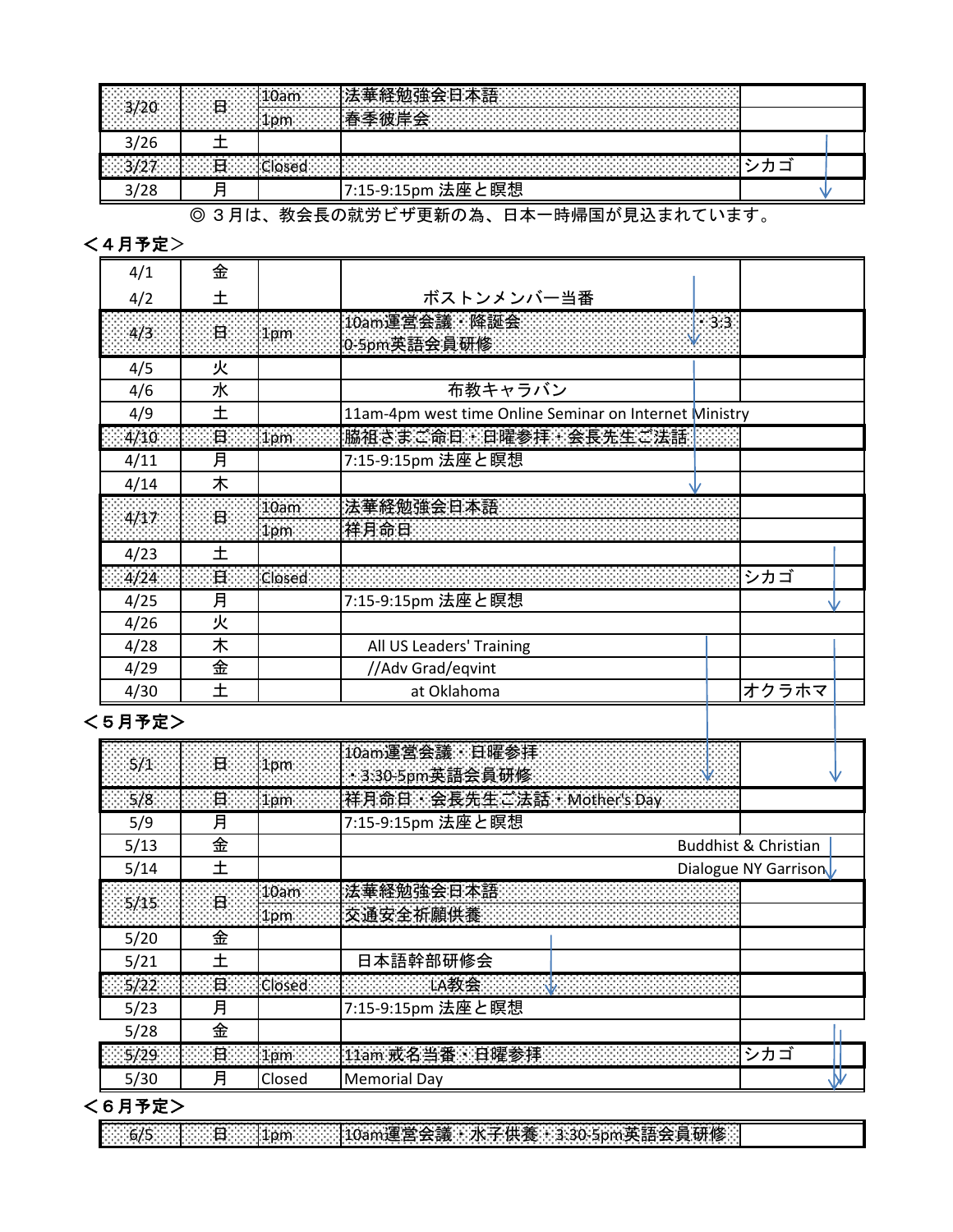|      |       |                                   |                                                                                                                | <b>IFt. Myers</b> |  |
|------|-------|-----------------------------------|----------------------------------------------------------------------------------------------------------------|-------------------|--|
|      | ∽ீ∄‱ு | $\sim$ $\sim$                     | <b>Second Tram at 2</b><br>拝・会長先生ご法                                                                            |                   |  |
| 6/13 |       |                                   | 7:15-9:15pm 法座と瞑想                                                                                              |                   |  |
|      |       | 第20am 法華経勉                        | 強会日本語                                                                                                          |                   |  |
|      | .     |                                   | 1900 - An Dùbhlachd ann an Chomain ann an Chomain an Chomain ann an Chomain an Chomain ann an Chomain an Choma |                   |  |
| 6/20 |       |                                   |                                                                                                                |                   |  |
|      |       | <b>Horath Britan Closed Start</b> |                                                                                                                |                   |  |
|      |       |                                   | 7:15-9:15pm 法座と瞑想                                                                                              |                   |  |

# <7月予定>

| 7/3  | $\Box$ | <b>Closed</b> |                                                 |      |  |
|------|--------|---------------|-------------------------------------------------|------|--|
| 7/4  | 月      | Closed        | アメリカ独立記念日                                       |      |  |
| 7/9  |        |               |                                                 | ボストン |  |
| 7/10 | 日      | 1pm           | 11am或名当番、脇祖さまご命日 日曜参拝 会長<br>先生ご法話 330-5pm英語会員研修 |      |  |
| 7/11 | 月      |               | 7:15-9:15pm 法座と瞑想                               |      |  |
| 7/13 | 水      |               | 10am運営会議                                        |      |  |
| 7/14 | 木      |               | English Leader                                  |      |  |
| 7/15 | 金      |               | Training in Tokyo                               |      |  |
| 7/17 | $\Box$ | 10am          | 法華経勉強会日本語                                       |      |  |
|      |        | 1pm           | 盂蘭盆会                                            |      |  |
| 7/22 | 金      |               | West coast English Seminer                      |      |  |
| 7/23 |        |               | シアトル                                            |      |  |
| 7/24 | H.     | Closed        |                                                 | シカゴ  |  |
| 7/25 | 月      |               | 7:15-9:15pm 法座と瞑想                               |      |  |
| 7/31 | 日      | 1pm           |                                                 |      |  |

# <8月予定>

|      | 日              |      | 1pm   10am運営会議・日曜参拝・3:30-5pm英語会員研               |      |  |
|------|----------------|------|-------------------------------------------------|------|--|
| 8/8  | 月              |      | 7~9:30pm テーマ別セミナー英語                             |      |  |
| 8/13 |                |      |                                                 | ボストン |  |
| 8/14 | ਂ ਬ<br>.       |      | 11am 戒名当番:<br><b>1999年10月11日</b><br>参拝《会長先生ご法語》 |      |  |
| 8/18 | 木              |      |                                                 |      |  |
| 8/19 | 金              |      | Youth Seminer                                   |      |  |
| 8/20 |                |      | Los Angels                                      |      |  |
| 8/21 | 日              | 10am | 祥月命日                                            |      |  |
| 8/22 | 月              |      | 7:15-9:15pm 法座と瞑想                               |      |  |
| 8/27 |                |      |                                                 |      |  |
| 8/28 | $\overline{H}$ |      |                                                 | シカゴ  |  |
| 8/29 | 月              |      |                                                 |      |  |

◎ 8/3-10/5 Online Buddhism Study (Wednesdays)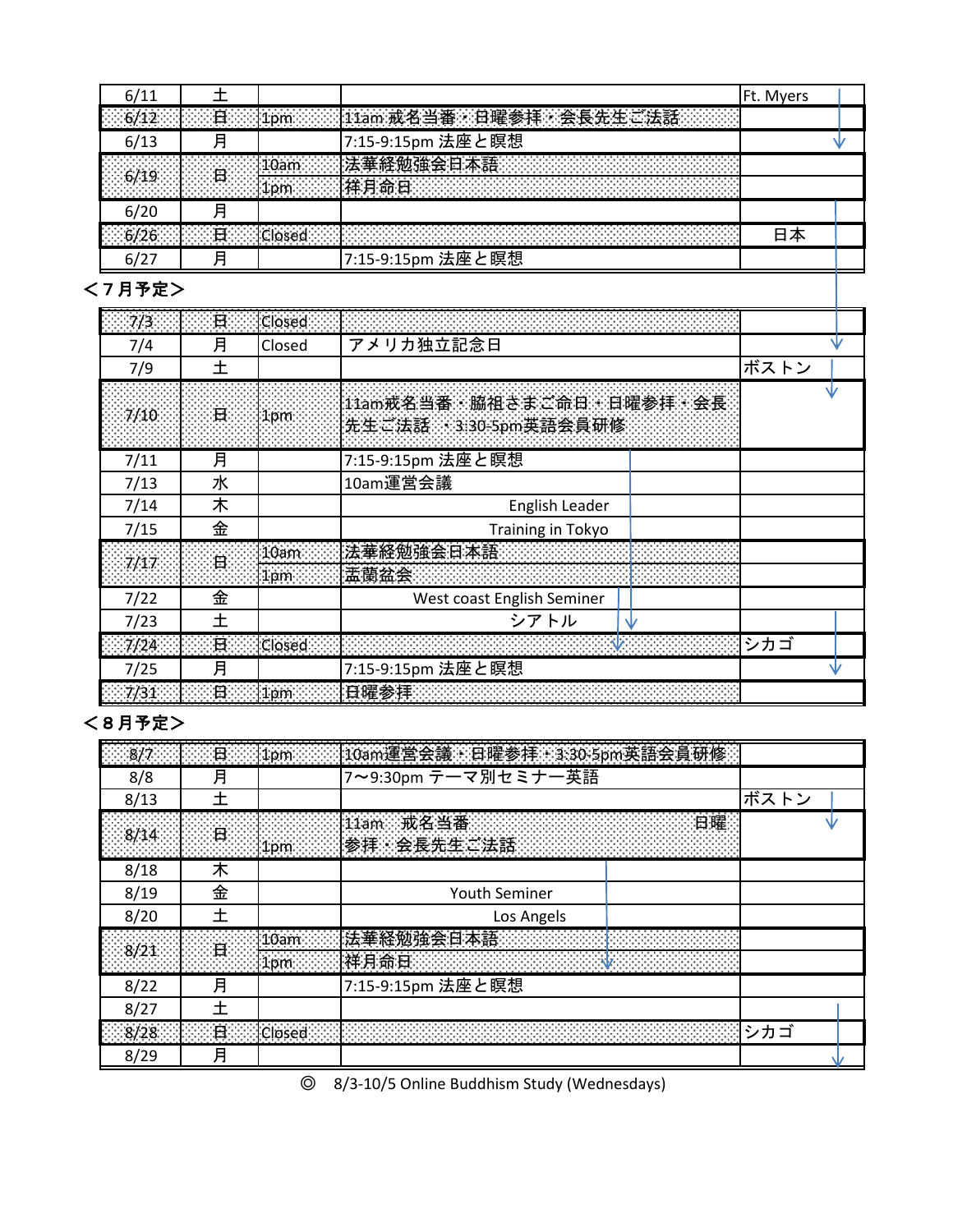#### <9月予定>

| 9/2  | 金              |                 |                       |       |    |
|------|----------------|-----------------|-----------------------|-------|----|
| 9/3  | 土              |                 |                       | 国連広報局 |    |
| 9/4  | 日              | 1 <sub>pm</sub> | 日曜参拝 3:30-5pm英語会員研修:  | 年次総会  |    |
| 9/5  | 月              | Closed          | Labor Day             | ドイツ   |    |
| 9/6  | 火              |                 |                       |       | NZ |
| 9/10 | 土              | 1pm             | 脇祖さま報恩会<br>会長先生ご法話    |       |    |
| 9/11 | $\blacksquare$ | 1 <sub>pm</sub> | 10am或名当番 9/11テロ犠牲者ご供養 |       |    |
| 9/12 | 月              | Closed          |                       |       |    |
| 9/14 | 水              |                 | 10am運営会議 ·            |       |    |
| 9/17 | 土              |                 | フロリダ地区当番              |       |    |
| 9/18 | $\mathbf{H}$   | 10am            | 法華経勉強会日本語             |       |    |
|      |                | 1pm             | 秋季彼岸会                 |       |    |
| 9/19 | 月              |                 |                       |       |    |
| 9/25 | $\mathbf{H}$   |                 | 10am-4pm  ガレージセール     | 日本    |    |
| 9/26 | 月              |                 | 7:15-9:15pm 法座と瞑想     |       |    |
| 9/30 | 金              |                 |                       |       |    |

## <10月予定>

|       | $10/2$ $\Box$ $\Box$ $1$ pm                      |               | 10am連営会議: 開祖さま入寂会 2022-23:30-<br>5pm英語会員研修 2000年10月10日                                                                                                                                                                              |                      |  |
|-------|--------------------------------------------------|---------------|-------------------------------------------------------------------------------------------------------------------------------------------------------------------------------------------------------------------------------------|----------------------|--|
| 10/8  | ╈                                                |               |                                                                                                                                                                                                                                     | Ft.Myers             |  |
| 10/9  | $\Box$ $\Box$ $\Box$ $\Box$ $\Box$ $\Box$ $\Box$ |               | 11am或名当番、日曜参拝・会長先生ご法話:                                                                                                                                                                                                              |                      |  |
| 10/10 | 月                                                | Closed        | <b>Columbus Day</b>                                                                                                                                                                                                                 |                      |  |
| 10/16 | $\Box$                                           | 10am          | 法華経勉強会日本語:<br>样月命日                                                                                                                                                                                                                  |                      |  |
| 10/21 | 金                                                |               |                                                                                                                                                                                                                                     |                      |  |
| 10/22 |                                                  |               | <b>English Advanced Seminar</b>                                                                                                                                                                                                     |                      |  |
| 10/23 | $\blacksquare$                                   |               | <b>《中国学院》 《中国学院》 《中国学院》 《中国学院》 《中国学院》 《中国学院》 《中国学院》 《中国学院》 《中国学院》 《中国学院》 《中国学院》 《中国学院》 《中国学院》 《中国学院》 《中国学院》 《中国学院》 《中国学院》 《中国学院》 《中国学院》 《中国学院》 《中国学院》 《中国学院》 《中国学院》 《中国学院》 《中国学院》 《中国学院》 《中国学院》 《中国学院》 《中国学院》 《中国学院》 《中国学院》 《中国</b> |                      |  |
| 10/24 | 月                                                |               | 7:15-9:15pm 法座と瞑想                                                                                                                                                                                                                   |                      |  |
| 10/28 | 金                                                |               |                                                                                                                                                                                                                                     |                      |  |
| 10/29 | ┿                                                |               |                                                                                                                                                                                                                                     | The Spirit of Assigi |  |
| 10/30 | H                                                | <b>Closed</b> | NY Garrison                                                                                                                                                                                                                         |                      |  |

# <11月予定>

| .<br>.<br>.<br>.<br>.<br>.<br>.<br>. .<br>.<br><b>1999年,我们的人们的人们的人们的人们的人们,我们也不能</b> 是<br>.<br>.<br>. | nm .<br>ாட          | _____<br>، جگ<br>commentations in <b>日曜</b><br>番<br><i>`#ऍ 2</i> 4 当.<br>≔ הי<br>_<br>the company's company's company's company's<br>合套生生 计注注<br>$\sim$ $\sim$ 2.20.<br>.<br>. .<br>.<br>.<br>.<br>--<br>.<br>.<br><b>i研修</b><br>.<br>.<br>.<br>. |  |
|------------------------------------------------------------------------------------------------------|---------------------|---------------------------------------------------------------------------------------------------------------------------------------------------------------------------------------------------------------------------------------------------|--|
|                                                                                                      |                     | 会議<br>運<br>冝                                                                                                                                                                                                                                      |  |
|                                                                                                      |                     |                                                                                                                                                                                                                                                   |  |
| .<br>an basan di sebagai sebagai ke<br>$1/12$ $\Box$<br>and the contract of the contract of<br>.     | $1102$ $\sim$ $132$ | <b>勉強</b><br>垂経.<br>∼⊟க<br>스<br>_<br>.<br>. .<br>.                                                                                                                                                                                                |  |